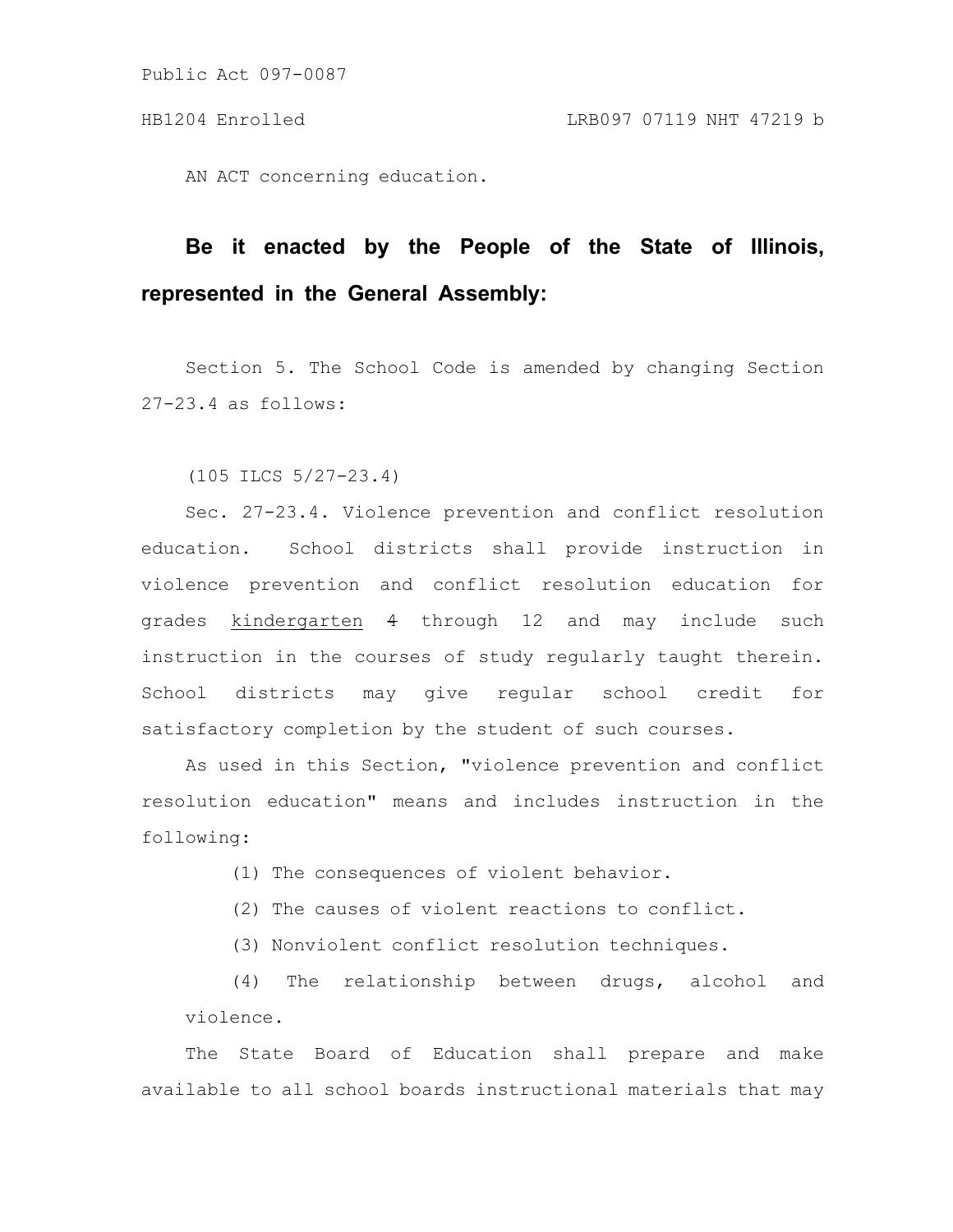Public Act 097-0087

## HB1204 Enrolled LRB097 07119 NHT 47219 b

be used as guidelines for development of a violence prevention program under this Section,  $\div$  provided however that each school board shall determine the appropriate curriculum for satisfying the requirements of this Section. The State Board of Education shall assist in training teachers to provide effective instruction in the violence prevention curriculum.

The State Board of Education and local school boards shall not be required to implement the provisions of this Section unless grants of funds are made available and are received after July 1, 1993 from private sources or from the federal government in amounts sufficient to enable the State Board and local school boards to meet the requirements of this Section. Any funds received by the State or a local educational agency pursuant to the federal Safe and Drug-Free Schools and Communities Act of 1994 shall first be applied or appropriated to meet the requirements and implement the provisions of this Section.

(Source: P.A. 88-248; 89-146, eff. 7-14-95.)

Section 90. The State Mandates Act is amended by adding Section 8.35 as follows:

(30 ILCS 805/8.35 new)

Sec. 8.35. Exempt mandate. Notwithstanding Sections 6 and 8 of this Act, no reimbursement by the State is required for the implementation of any mandate created by this amendatory Act of